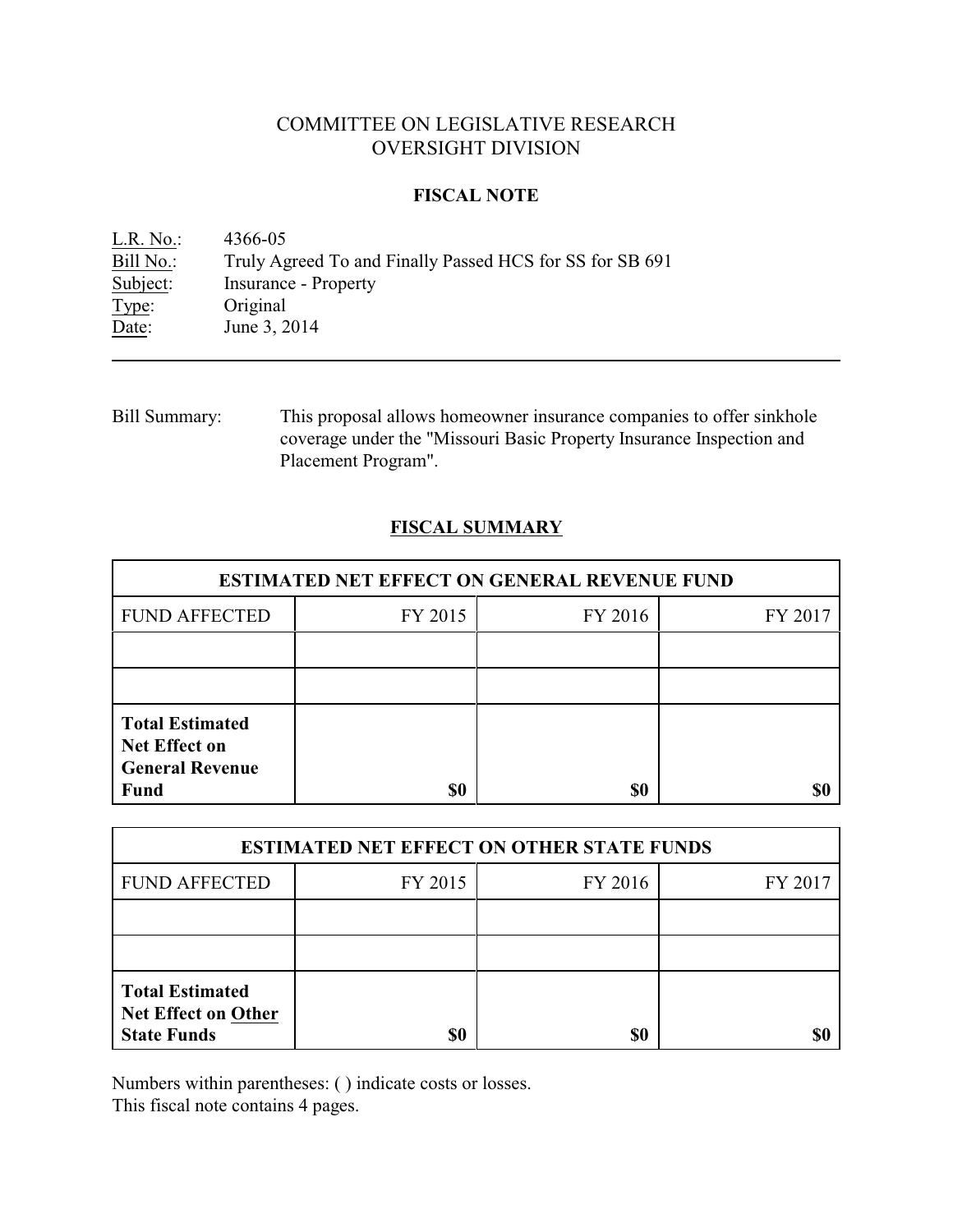L.R. No. 4366-05 Bill No. Truly Agreed To and Finally Passed HCS for SS for SB 691 Page 2 of 4 June 3, 2014

| <b>ESTIMATED NET EFFECT ON FEDERAL FUNDS</b>                               |         |         |         |  |
|----------------------------------------------------------------------------|---------|---------|---------|--|
| <b>FUND AFFECTED</b>                                                       | FY 2015 | FY 2016 | FY 2017 |  |
|                                                                            |         |         |         |  |
|                                                                            |         |         |         |  |
| <b>Total Estimated</b><br><b>Net Effect on All</b><br><b>Federal Funds</b> | \$0     | \$0     |         |  |

| <b>ESTIMATED NET EFFECT ON FULL TIME EQUIVALENT (FTE)</b>    |         |                    |  |  |
|--------------------------------------------------------------|---------|--------------------|--|--|
| <b>FUND AFFECTED</b>                                         | FY 2015 | FY 2016<br>FY 2017 |  |  |
|                                                              |         |                    |  |  |
|                                                              |         |                    |  |  |
| <b>Total Estimated</b><br><b>Net Effect on</b><br><b>FTE</b> |         |                    |  |  |

 $\Box$  Estimated Total Net Effect on All funds expected to exceed \$100,000 savings or (cost).

 $\Box$  Estimated Net Effect on General Revenue Fund expected to exceed \$100,000 (cost).

| <b>ESTIMATED NET EFFECT ON LOCAL FUNDS</b> |         |         |          |  |
|--------------------------------------------|---------|---------|----------|--|
| FUND AFFECTED                              | FY 2015 | FY 2016 | - FY 207 |  |
| <b>Local Government</b>                    | \$0     | \$0     | \$0      |  |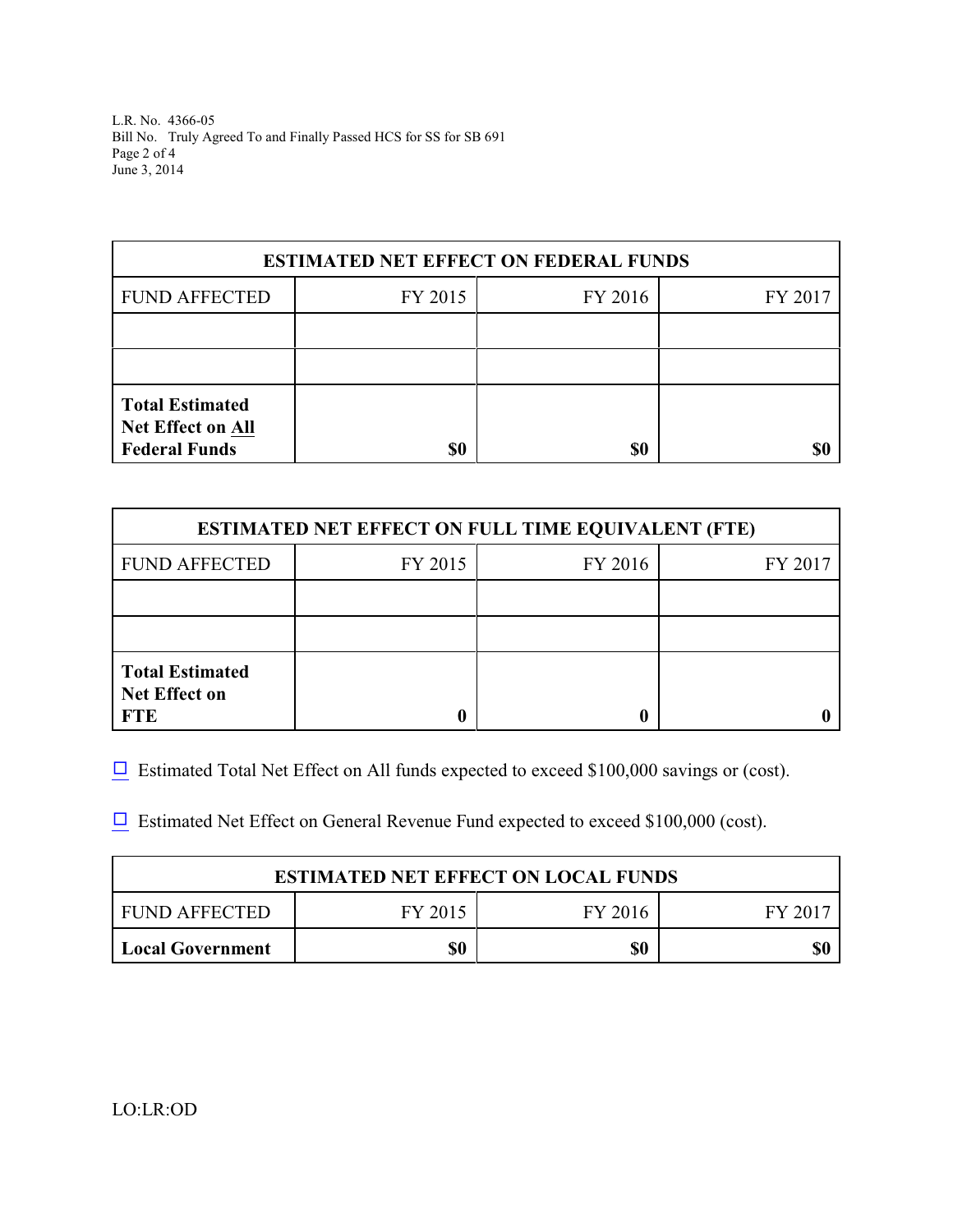L.R. No. 4366-05 Bill No. Truly Agreed To and Finally Passed HCS for SS for SB 691 Page 3 of 4 June 3, 2014

## **FISCAL ANALYSIS**

#### ASSUMPTION

Officials from the **Department of Insurance, Financial Institutions and Professional Registration** assume the current proposal would not fiscally impact their agency.

| FISCAL IMPACT - State Government | FY 2015<br>$(10 \text{ Mo.})$ | FY 2016                       | FY 2017                       |
|----------------------------------|-------------------------------|-------------------------------|-------------------------------|
|                                  | $\underline{\underline{\$0}}$ | $\underline{\underline{\$0}}$ | $\underline{\underline{\$0}}$ |
| FISCAL IMPACT - Local Government | FY 2015<br>$(10 \text{ Mo.})$ | FY 2016                       | FY 2017                       |
|                                  | <u>\$0</u>                    | <u>\$0</u>                    | $\underline{\underline{\$0}}$ |

### FISCAL IMPACT - Small Business

No direct fiscal impact to small businesses would be expected as a result of this proposal.

#### FISCAL DESCRIPTION

The proposed legislation appears to have no direct fiscal impact.

This legislation is not federally mandated, would not duplicate any other program and would not require additional capital improvements or rental space.